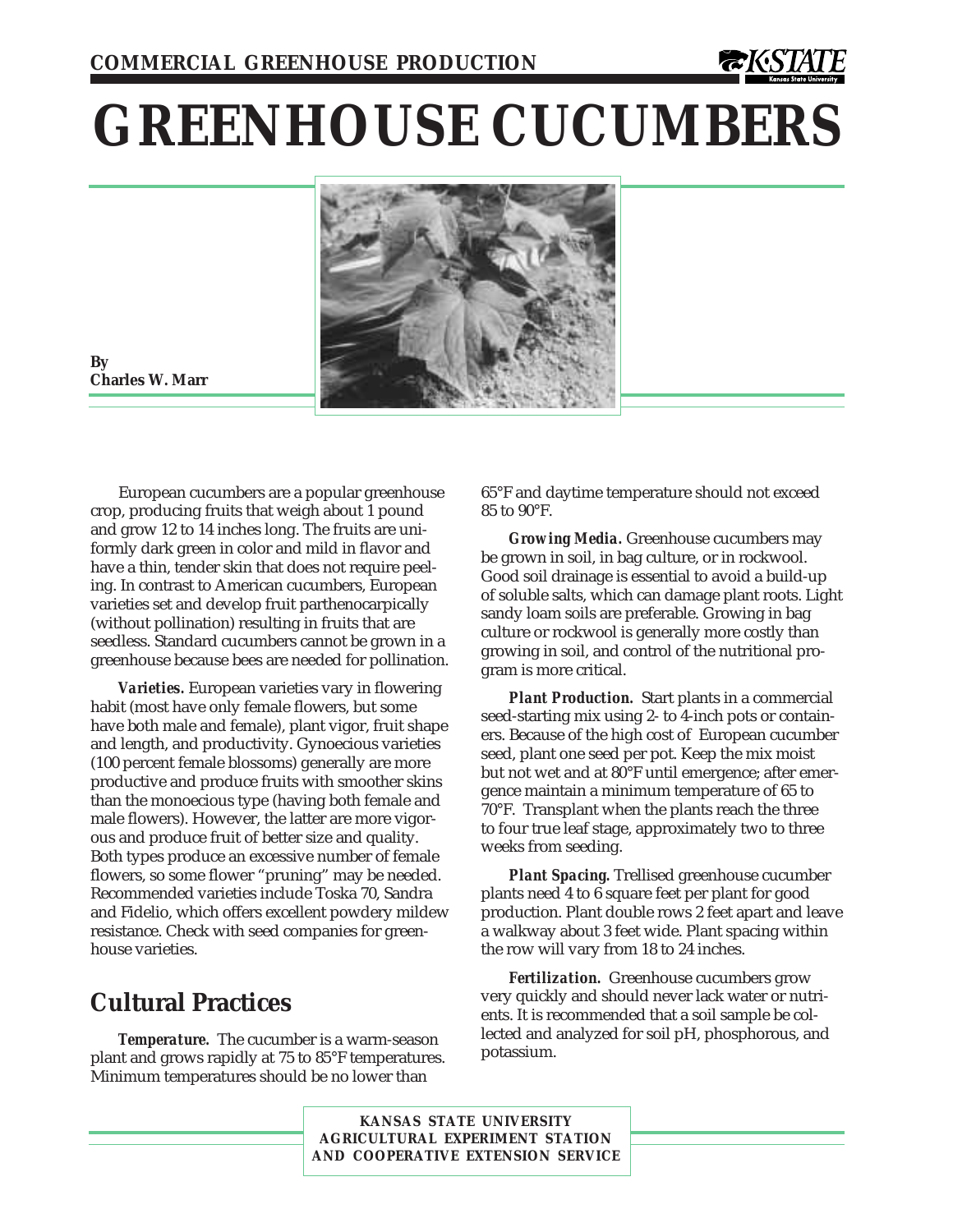In a soil system, apply all the potassium and phosphorous needed and a small amount of nitrogen before planting. A general recommendation (per acre) is 50 pounds of nitrogen (N), 150 pounds of phosphorous ( $P_2O_5$ ), and 250 pounds of potassium  $(K_2 0)$ . The acre recommendation can be divided by 40 for 1,000 square feet. Any micronutrient deficiencies indicated by a soil analysis should be corrected by incorporating minor element materials into the soil before planting. During crop growth, the most important element needed is nitrogen. It should be injected in the irrigation water during each irrigation using soluble fertilizer materials such as potassium nitrate (13 percent N), calcium nitrate (16 percent N), or ammonium nitrate (33 percent N). During the first few weeks after transplanting, apply 5 to 10 pounds of nitrogen per acre per week, gradually increasing to 25 to 30 pounds per acre per week during fruit production.

*Training.* Plants are trained by intertwining the main stem with a vertical piece of polyethylene twine suspended from a horizontal, overhead support wire 61 ⁄2 to 7 feet above the plant rows. The string is anchored to the base of each plant with a loose, non-slip loop knot.

Most growers prune the plants using an umbrella system (Figure 1). It is important to maintain a proper balance between vegetative growth and fruit load to achieve maximum production of marketable fruit. Maximum production requires regular removal of shoots and female flowers.

Excessive fruit set results in poorly shaped, unmarketable fruit, whereas excess foliage may interfere with plant management and pest control practices and result in undesirable, pale-colored fruit. *Shoot pruning* is employed to limit vegetative growth and flower development, control the form of the plant, and stimulate continued shoot and flower initiation. *Flower and fruit pruning* is used to control the location and limit the number of fruits on the plant and to remove misshapen and otherwise unmarketable fruit. The amount of pruning needed will vary with variety and plant vigor.

Continued flower initiation depends on continued production of vegetative shoots and leaf axils and may occasionally require major pruning and fruit removal to stimulate vegetative growth. All deformed fruit should be removed as soon as noticed.



#### **Steps in training with the umbrella system:**

- 1. Remove flower buds on the main stem up to 30 inches from the base of the plant (or approximately 8–10 nodes).
- 2. Remove side shoots from the lower 2 feet of the main stem.
- 3. Above 2 feet on the main stem, prune lateral shoots to one leaf.
- 4. Main-stem fruit will develop at the base of each leaf. More than one fruit may begin to develop at each node. Some growers thin these to a single fruit, but it may be more practical to leave all young fruit attached, because more than one may mature.
- 5. Top (cut) the main stem at one node above the support wire at 61 ⁄2 to 7 feet above the soil surface. Secure the stem to the wire with a string or Twistem to prevent it from sliding down the plastic twine.
- 6. Train the top 2 or 3 lateral runners over the support wire, and tip them when they reach 3 feet from the ground.
	- 7. Tip all secondary shoots to 1 leaf.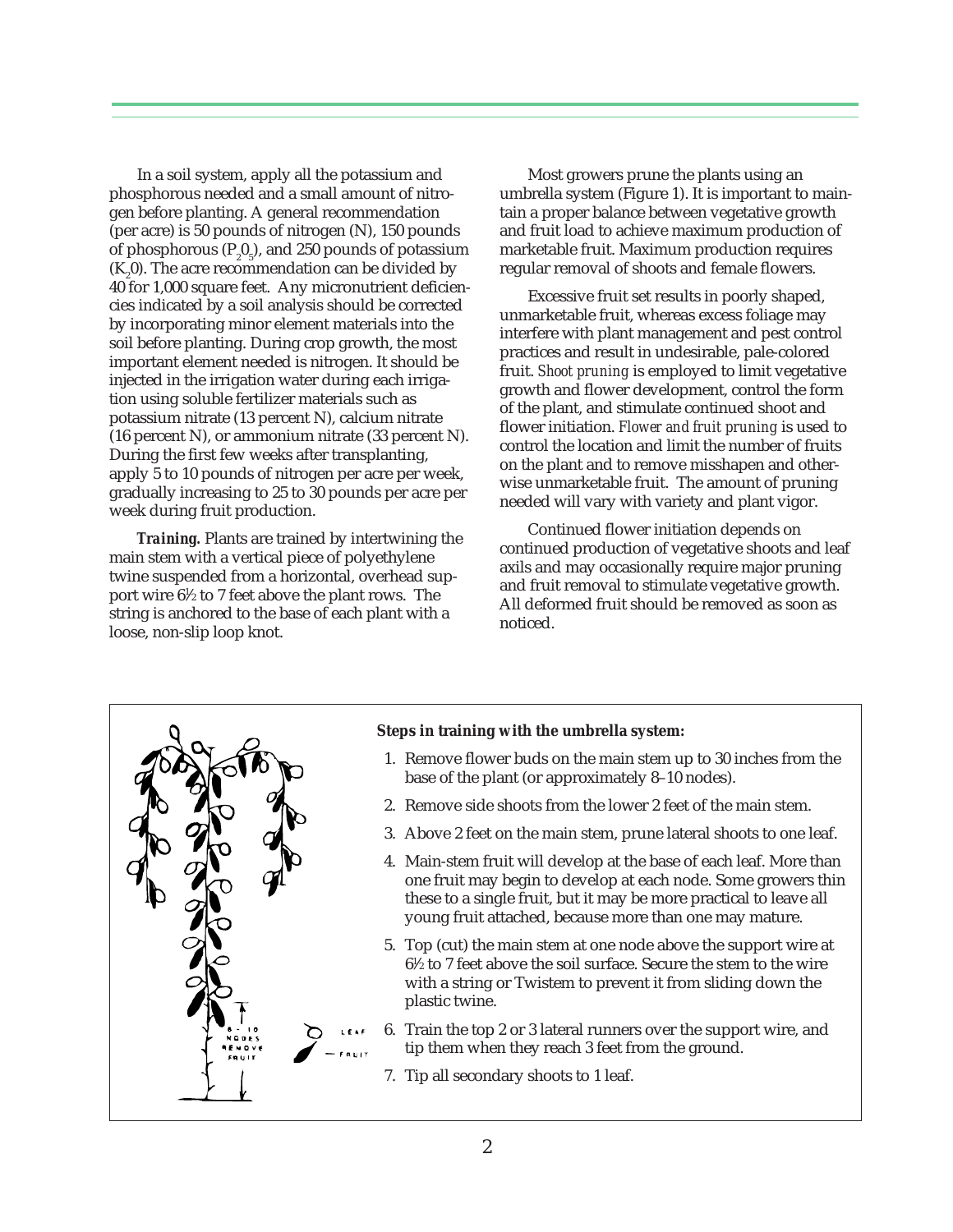*Diseases.* Serious diseases of European cucumbers include cucumber and watermelon mosaic, gray mold, powdery mildew, and rootknot nematodes. Mosaic viruses are transmitted by aphids and can be introduced into the greenhouse from infected alternate host plants by this insect. Exclusion or control of aphids is important in controlling virus diseases.

Gray mold is associated with high humidity. Adequate ventilation and air circulation in the greenhouse are important in controlling this disease. Removal of the lower leaves and use of an appropriate fungicide are helpful in the prevention and control of gray mold.

Powdery mildew is a foliar disease that can cause serious reduction in productivity. Techniques for controlling gray mold also help in controlling powdery mildew. The use of resistant varieties is recommended.

*Insects.* In addition to virus diseases transmitted by aphids, other troublesome insect pests include the white fly, serpentine leaf miner, and two-spotted mite. Care should be taken to prevent introducing these pests into the greenhouse environment. Control of weeds in and around the greenhouse site is helpful in avoiding these pests. Extension personnel can recommend chemical control measures for these disease problems and insect pests.

*Harvesting and Handling.* Fruits should be harvested when they are well filled out and show only slight ribbing. The most desirable fruits are 11 inches or longer and average 3 ⁄4 to 1 pound. During peak production, fruits need to be removed three or four times a week. Use a knife or pruner to avoid damaging vines and fruit. Handle carefully to minimize damage to the thin skin. A healthy plant should produce 24 to 30 marketable fruits.

Because of their thin skins, European cucumber fruits lose moisture rapidly and soften unless pre-



cautions are taken. Short-term storage is possible by covering fruits and storing them in a cool, moist area. Fruits that must be held for more than a few hours should be wrapped in clear plastic film and stored at high humidity (90 to 95 percent) and 50 to 55°F. Do not store at temperatures below 45°F.

## **References**

"Greenhouse Cucumber Production," Johnson, H. and G. Hickman, 1984, Publication No. 2775. Cooperative Extension, Univ. of California, Berkeley, CA 94720.

"Cucumbers," Grower Guide No. 15, 1980. Grower Books, 49 Doughty St., London, WCIN 2BR.

Growing European Seedless Cucumbers, Staver, W.A., 1978, Publication No. 78-053, Information Branch, Ministry of Agriculture and Food, 801 Bay St., Toronto, Ontario, Canada M7A 1A5.

American Greenhouse Vegetable Growers Association, P.O. Box 9797, Colorado Springs, CO 80932 (Newsletter).

Greenhouse Vegetable Newsletter, J.C. Fisher, Vegetable Crops Advisor, Research Station, Harrow, Ontario, N0R 1G0.